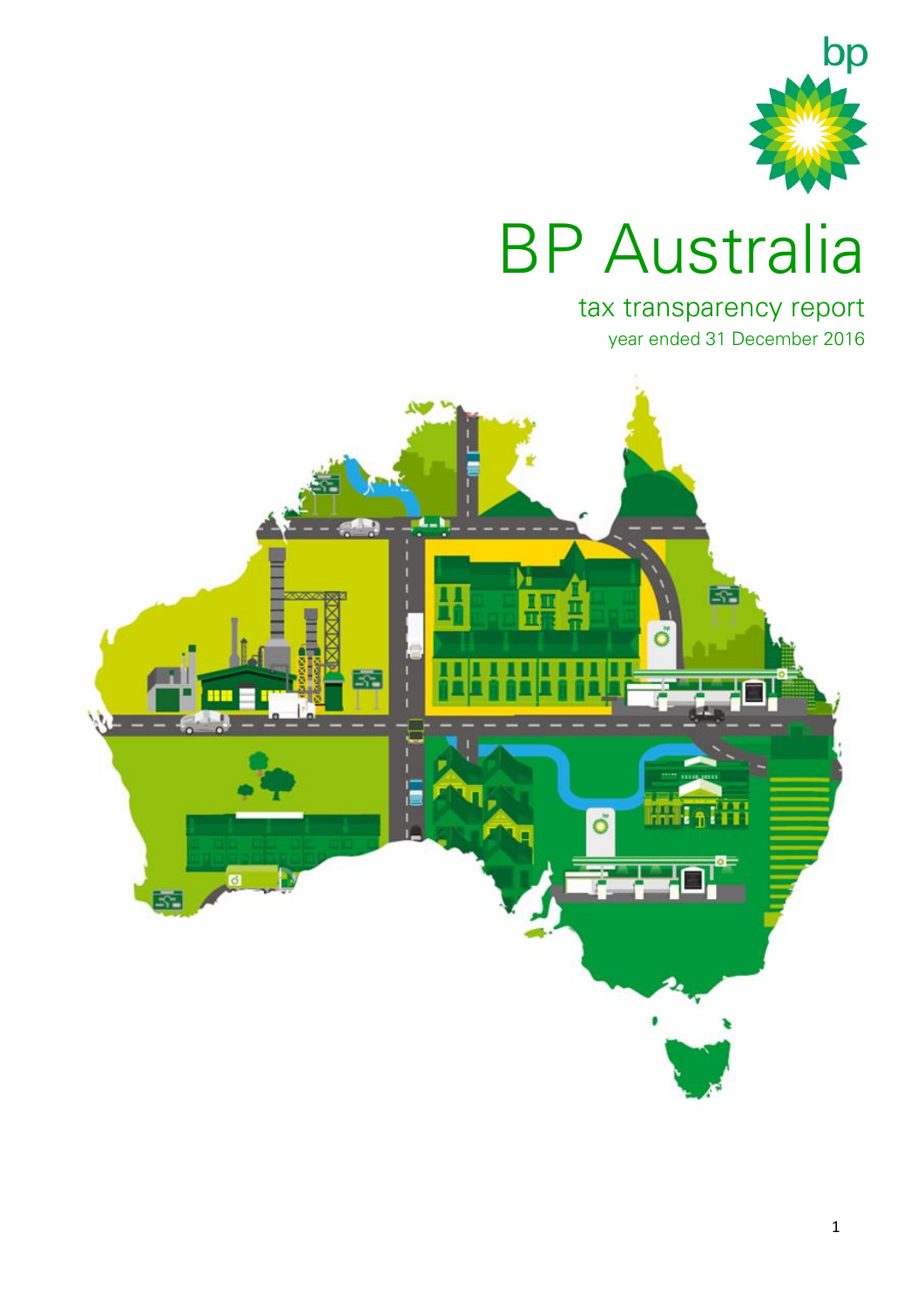## **1. Introduction**

BP is a global energy business with wide reach across the world's energy system. The energy we produce helps to support economic growth and improve quality of life for millions of people. We strive to be a worldclass operator, a responsible corporate citizen and a good employer.

In supplying energy we contribute to economies around the world by employing local staff, helping to develop national and local suppliers, and through the taxes we pay to governments. Additionally, we aim to create meaningful impacts through our social investments.

In Australia, BP collected and paid \$5.4 billion in taxes in 2016 and had an effective tax rate of 44%. Further details are provided in this report. Furthermore, this report should be read in conjunction with "BP's Contribution to Australia" issued in December 2016.

### **2. Our business activities**

BP delivers energy products and services to people around the world through two main operating segments – Upstream and Downstream. Through these operating segments, BP finds, develops and produces essential sources of energy and turns these sources into products that people need.

Within Australia, our Upstream oil and gas production interests are primarily focused in the North West Shelf, accounting for more than 40 per cent of the country's oil and gas production. In Downstream, we own energy infrastructure, provide premium fuels and deliver worldclass lubricants to our customers.

The BP Kwinana Refinery has been in operation for more than 60 years and is the largest and most modern Australian refinery and with a capacity of 132,000 barrels per day the refinery produces petrol, kerosene, autogas and other products.

We employ more than 5,700 employees and contractors across Australia and our operations cover every state and territory in the country, which includes main offices in Perth and Melbourne.

We believe the communities in which we work should benefit from our presence and we recognise that our business activities and the taxes we collect and pay form a significant part of our economic contribution.



We support transparency in revenue flows from oil and gas activities to governments. This increases the understanding of tax systems, builds public trust and helps citizens of those countries access information to hold public authorities to account for the way they use funds received through taxes and other agreements.

## **3. Taxes paid by BP Australia**

Our business activities generate a substantial amount and variety of taxes in Australia. We collect and/or pay corporate income tax (CIT), Downstream fuel excise, royalties and excise in respect of North West Shelf production, fringe benefits tax, payroll tax, stamp duties, land taxes, and withholding taxes. In addition, we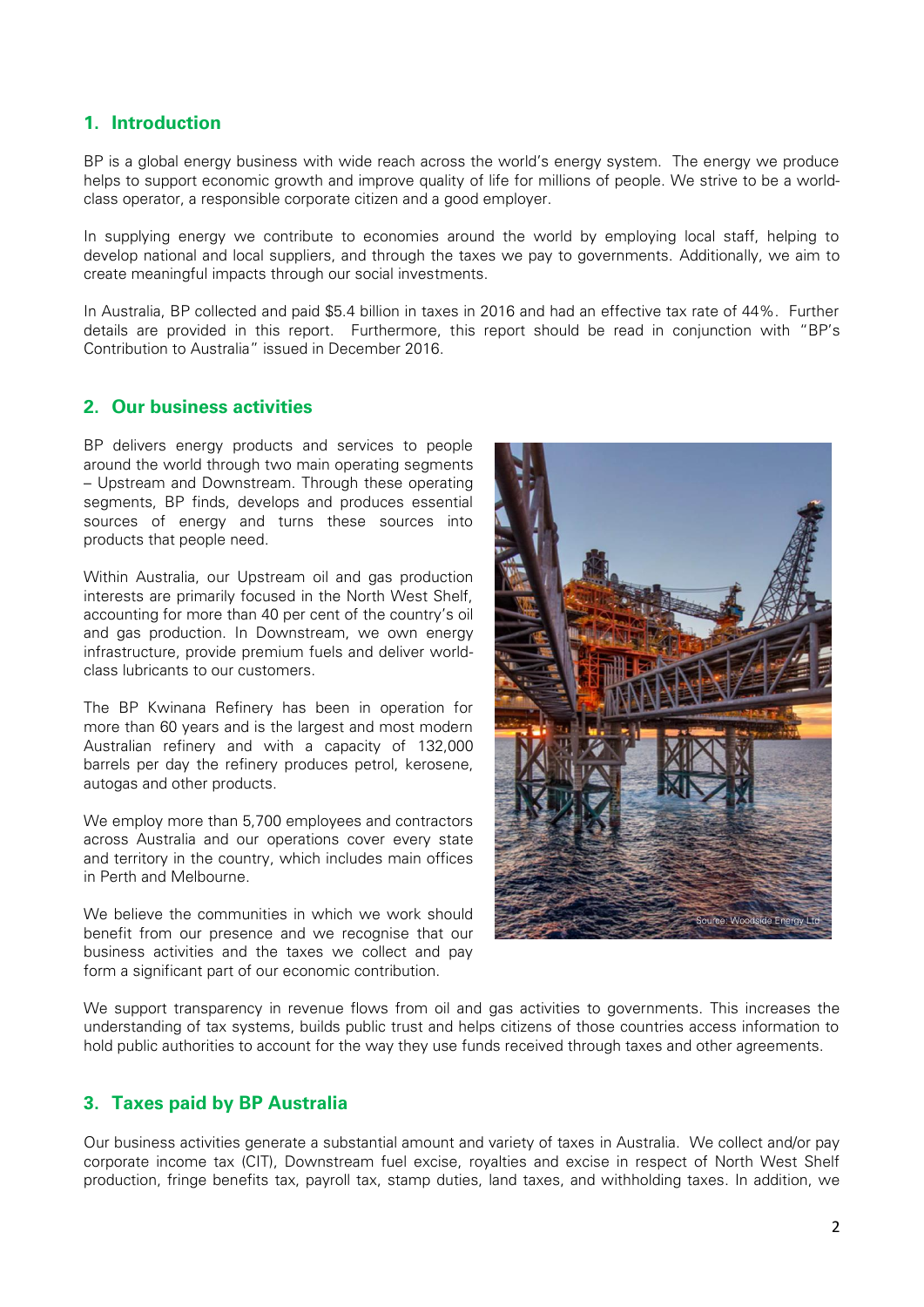collect and pay employee taxes as well as GST. Please refer to section six of this report for further information on CIT and reconciliation of accounting profit to tax expense to tax paid.

## **4. Our approach to tax**

BP is committed to complying with tax laws in a responsible manner and to having open and constructive relationships with tax authorities. Our approach to tax aligns with BP's code of conduct which sets out what is expected of everyone at BP.

This includes respecting the world in which we operate and those we work with. It also includes acting in a manner that is safe, ethical and consistent with applicable laws and regulations. We seek to work with others who share our commitments to safety, ethics and compliance. We do not tolerate the facilitation of tax evasion by people who act for or on behalf of BP.

In Australia we have an Annual Compliance Arrangement (ACA) with the Australian Tax Office (ATO) covering indirect taxes and we are engaged with the ATO on current business under a Pre-Compliance Review (PCR) arrangement for income tax. We also participate in initiatives to simplify and improve tax regimes to encourage investment and economic growth.



We actively contribute to tax policy development reviews via direct submissions (e.g. the Henry Review, the Tax White Paper and the review of Petroleum Resource Rent Tax (PRRT) ). We also contribute to industry association submissions (for example through our partcipation in the following associations; APPEA, BCA and CTA). We support efforts to increase public trust in tax systems and work closely with ATO to support the 'justified trust' agenda.

Our approach to tax is underpinned by the following principles:

#### 4.1 Governance

The group head of tax owns and implements our approach to tax which is reviewed by the main board audit committee. The group head of tax is also responsible for ensuring policies and procedures that support the approach are in place, maintained and used consistently around the world, and that the global tax team has the skills and experience to implement our approach.

We use external service providers on a selective basis, for example where we require additional resource or expertise.

#### 4.2 Relationships with governments

We seek to build and sustain relationships with governments and fiscal authorities that are constructive and based on mutual respect. We work together with governments to contribute to sustainable growth, create jobs and invest in people.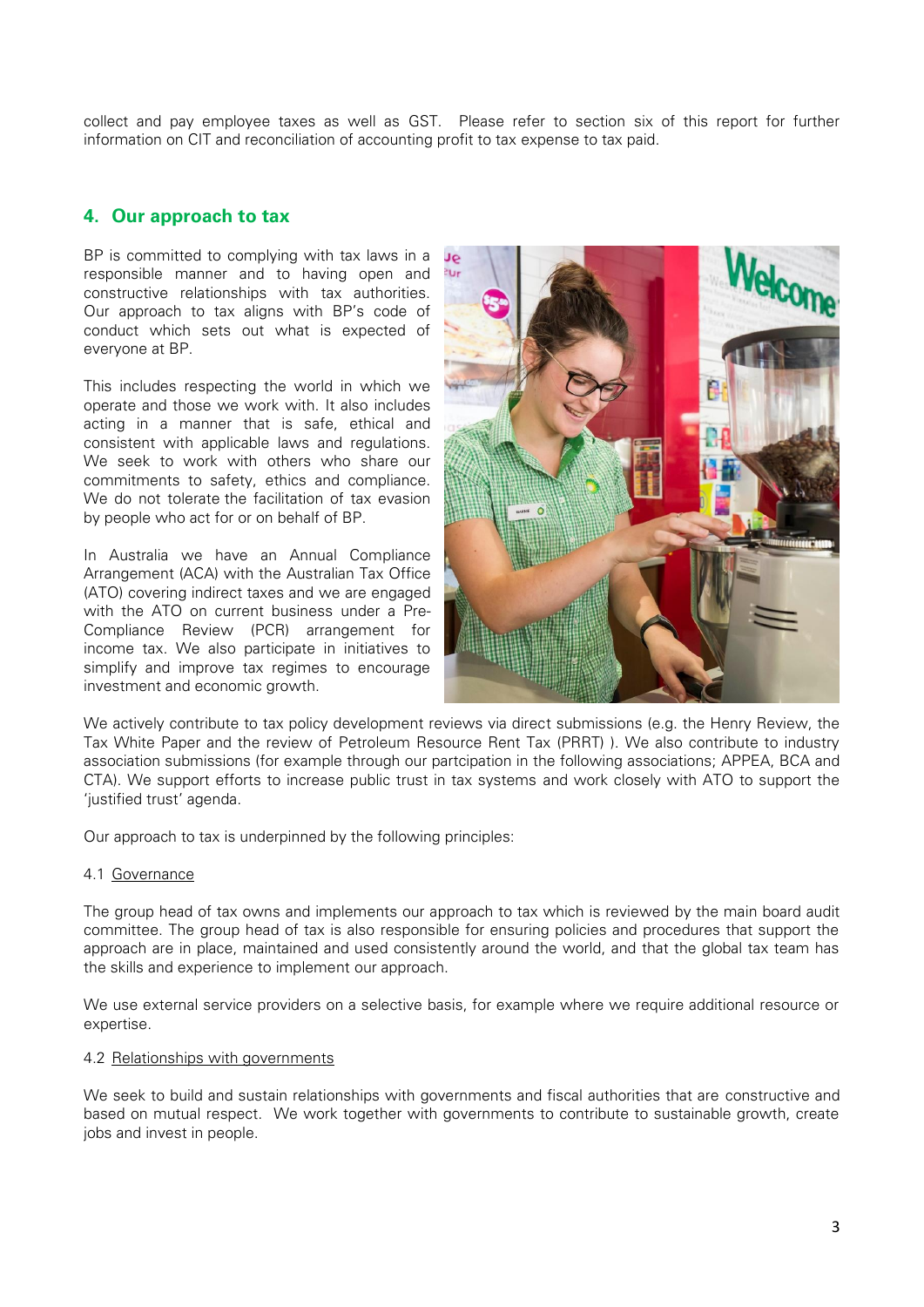We engage with governments on the development of tax laws either directly or through trade associations and other similar bodies as appropriate. We also work collaboratively wherever possible with fiscal authorities to resolve disputes and to achieve early agreement and certainty where tax law is complex or unclear.

#### 4.3 Tax planning

At BP, we adhere to relevant tax law and we seek to minimise the risk of uncertainty or disputes. We engage in efficient tax planning that supports our business and reflects commercial and economic activity. We do not engage in artificial tax arrangements.

We establish entities in jurisdictions suitable to hold our overseas investments, giving consideration to our business activities, the prevailing regulatory environment, and as appropriate, in line with joint venture requirements. We seek to conduct transactions between BP group companies on an arm's length basis and in accordance with current OECD principles.

Tax incentives and exemptions are sometimes implemented by governments and fiscal authorities in order to support investment, employment and economic development. Where they exist we seek to apply them in the manner intended.

#### 4.4 Tax risk management

We do not prescribe acceptable levels of tax risk. We seek clarity within the law and evaluate the potential tax outcomes of our business transactions and escalate tax risks and uncertainties to the relevant level within BP to determine the appropriate management response.

We follow BP's risk management system and policy as part of our internal control processes which means that we identify, assess and manage tax risks from our business transactions, account for them appropriately and implement and monitor controls over them.

This system and policy, together with our tax governance, requires us to:

- Understand the fiscal environment, and assess specific risks and potential exposure for BP.
- Determine how best to deal with these risks to manage the overall potential exposure.
- Manage the identified risks in appropriate ways.
- Monitor and seek assurance of the effectiveness of the management of these risks and intervene for improvement where necessary.
- Report internally on a periodic basis on how significant risks are being managed, monitored and assured and the improvements that are being made.

Material tax risks and disputes are reported on a periodic basis by the BP Group Head of Tax to the Group Financial Risk Committee, which is chaired by the Chief Financial Officer (CFO). In this way the Group Financial Risk Committee provides governance and oversight of financial risks, including tax risks and provides assurance that material tax risks are managed in accordance with approved BP group policies. Material tax risks and disputes are additionally reviewed by our external auditor and the main board audit committee is briefed on an annual basis.

At a local level, material risks are identified and reported to the CFO and Board to provide assurance that mitigating actions are consistent with BP Group policies.



## **5. International Operations**

The main international related party transactions for BP Australia include crude and product purchases from BP Singapore; financing, principally provided by BP in the UK; support services predominantly provided by BP in the UK, and license of brands (e.g. BP and Castrol) owned by BP in the UK.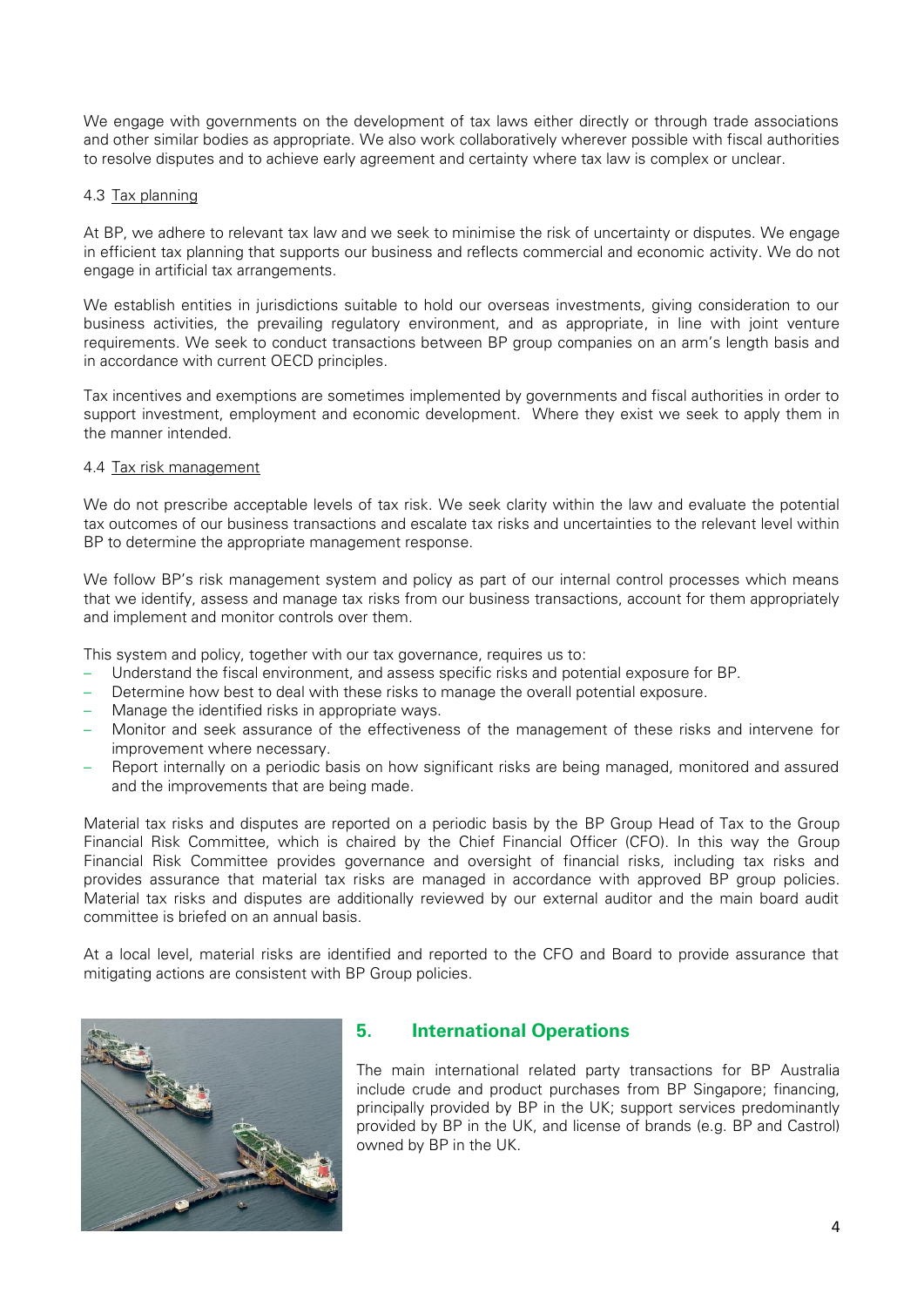BP's policy is that all related party transactions occur on arm's length terms in a manner consistent with OECD principles and abiding by the laws of the countries in which the transactions occur.

## **6. Reconciliation of Accounting Profit to Tax Expense to Tax Paid**

6.1 Reconciliation of accounting profit to income tax expense – 31 December 2016 and 31 December 2015

|                                                                                                                                                                   | 2016<br>(A\$ million)   | 2015<br>(A\$ million) |
|-------------------------------------------------------------------------------------------------------------------------------------------------------------------|-------------------------|-----------------------|
| Accounting profit before tax from continuing operations<br>At the statutory income tax rate of 30% (2015: 30%)                                                    | 369<br>111              | 845<br>254            |
| Adjustments in respect of current income tax of previous years<br>Non-taxable gain/loss on disposal<br>Non-assessable dividend income<br>Research and development | (12)<br>94<br>(46)<br>4 | 3<br>(20)<br>(75)     |
| Non-deductible expenditure<br>Unrealised exchange results<br>Other                                                                                                | (1)<br>16<br>(3)        | 6                     |
| Income tax expense reported in statement of comprehensive income                                                                                                  | 163                     | 175                   |

5.2 Reconciliation from income tax expense to income tax payable – 31 December 2016

|                                                                                                                                                 | 2016<br>(A\$ million) |
|-------------------------------------------------------------------------------------------------------------------------------------------------|-----------------------|
| Income tax expense (as per above)                                                                                                               | 163                   |
| Adjustments in respect of prior years                                                                                                           | 12                    |
| Temporary differences recognised in deferred tax:<br>Property, plant & equipment<br>Entitlement revenue<br>Provisions, accruals and prepayments | 60<br>15<br>(4)       |
| Unrealised foreign exchange<br>Tax accounting adjustment on a common control transaction                                                        | 20<br>47              |
|                                                                                                                                                 | 138                   |
| <b>Current income tax charge</b>                                                                                                                | 313                   |
| Tax accounting adjustment on a common control transaction                                                                                       | (47)                  |
| <b>Current income tax payable</b>                                                                                                               | 266                   |
| Less: tax instalments paid (11 PAYG instalments)                                                                                                | (136)                 |
| Income tax payable                                                                                                                              | $130*$                |

\*Please note that the above figures are based on the 31 December 2016 statutory accounts for the BP group in Australia. For corporate income tax paid figures relating<br>to the 2017 income tax year for the BP Australia tax co below.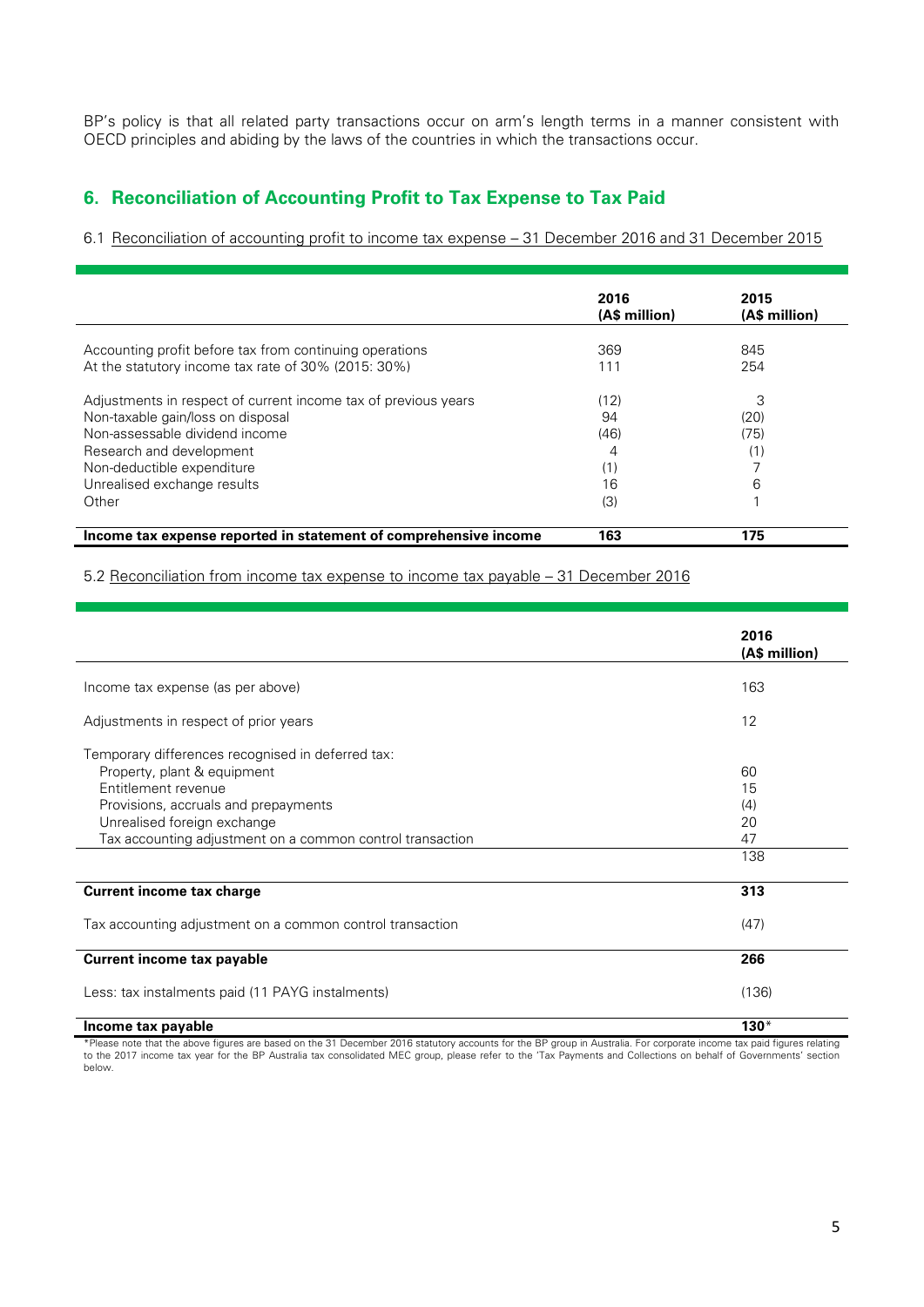#### 5.3 Effective tax rate

|                                | 2016       |
|--------------------------------|------------|
|                                |            |
| Effective tax rate – Australia | 44%        |
| Effective tax rate - BP Global | $107\%$ ** |

\*\* Source: BP Annual Report and Form 20-F 2016 (p.147). The increase in BP Global's effective tax rate in 2016 relates primarily to the tax impact on the contribution of BP's Norwegian upstream business into Aker BP ASA.

The table below demonstrates how the BP Group effective tax rate in 2016 was impacted by the overall tax credit for the year and the loss before taxation, including the impacts of the Gulf of Mexico oil spill and impairments.

|                                       | 2016<br>Excluding impacts of Gulf<br>of Mexico oil spill and<br>impairments<br>(million) | 2016<br>Impacts of Gulf of<br>Mexico oil spill and<br>impairments<br>(million) | 2016     |
|---------------------------------------|------------------------------------------------------------------------------------------|--------------------------------------------------------------------------------|----------|
| Profit (loss) before taxation         | 2.914                                                                                    | (5, 209)                                                                       | (2, 295) |
| Tax charge (credit) on profit or loss | (117)                                                                                    | (2,350)                                                                        | (2,467)  |
| Effective tax rate                    | $(4)$ %                                                                                  | 45%                                                                            | 107%     |

## **7. Tax Payments and Collections on behalf of Governments**

For statutory reporting purposes, the BP Australia group comprises the following entities:

- BP Australia Investments Pty Ltd (consolidated) \*\*\*
- Arco Coal Australia Inc\*\*\*
- BP Regional Australasia Holdings Pty Ltd\*\*\*
- BP Australia Capital Markets Pty Ltd
- Arco Resources Limited.

\*\*\* Eligible tier one company

Under the tax consolidation regime in Australia, the above eligible tier one companies have elected to form a Multiple Entry Consolidated (MEC) group.

BP Regional Australasia Holdings Pty Ltd, being the head entity of the Australian MEC group, lodges one consolidated income tax return on behalf of all the wholly-owned subsidiaries in the group.